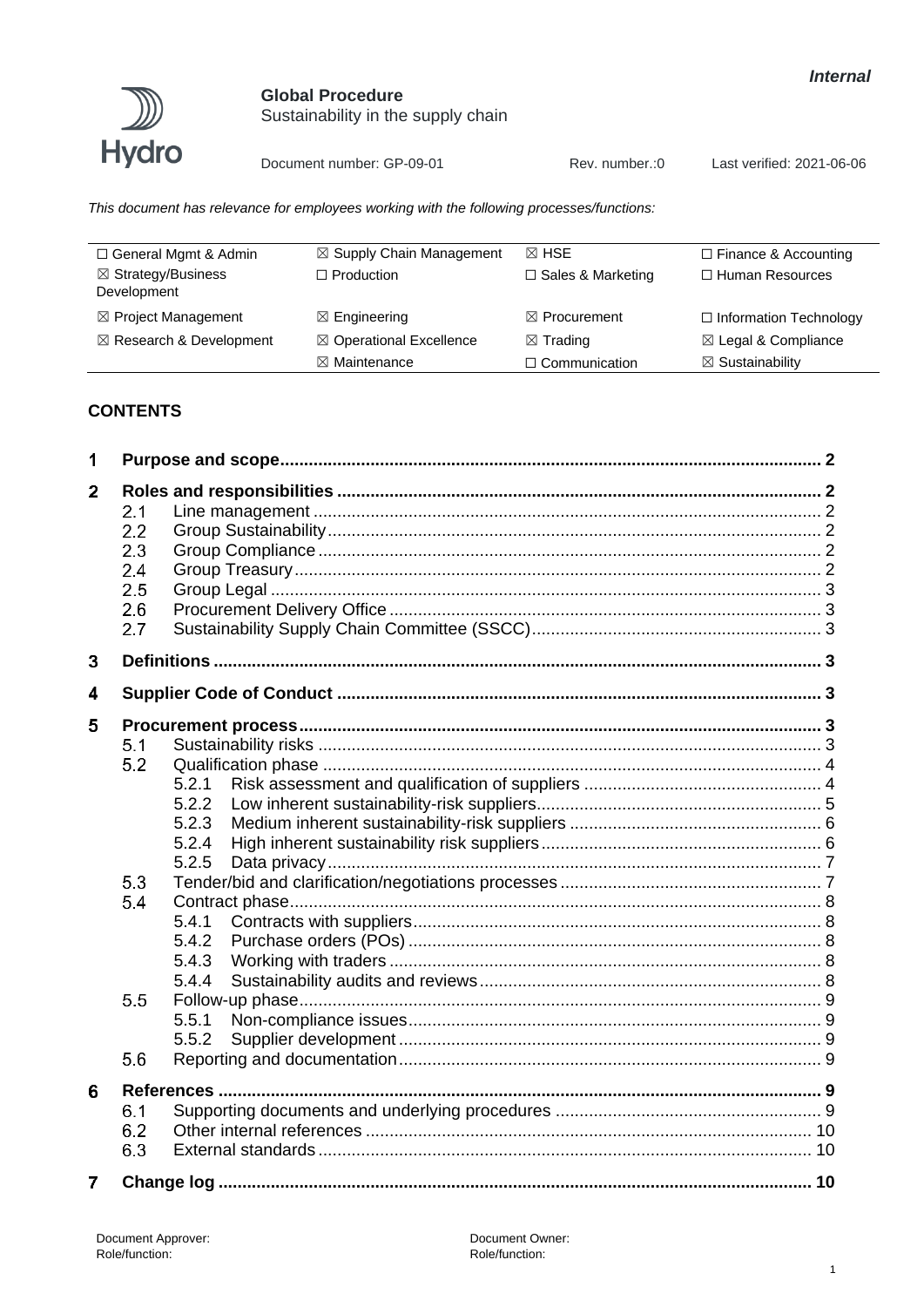### <span id="page-1-0"></span> $\mathbf 1$ **Purpose and scope**

Sustainability in the supply chain is about creating viable businesses and societies, while preserving the environment. Hydro sets high standards for its own operations and takes an active role in striving to achieve mutually beneficial supplier relationships, built on common values and expected behaviors according to applicable laws and internationally recognized sustainability standards.

The objective of this procedure is to explain Hydro's commitment to sustainability principles in its supply chain and set forth procedures for how to run a due diligence process based on guidance from external standards – see section 6.3 External Standards. The sustainability principles are set out in Ref. 01 Hydro Supplier Code of Conduct. As part of this, Hydro also seeks to establish a system to help control and mitigate sustainability risks in the supply chain.

This Procedure applies to all Hydro wholly owned companies and its personnel worldwide. For legal entities where Hydro holds directly or indirectly less than 100 percent of the voting rights, Hydro representatives in the boards of directors shall act in compliance with this procedure and endeavor to implement the principles herein. Notwithstanding anything contained in this Procedure to the contrary and in recognition of the varying levels of complexity and intricacies in implementing this procedure across the Hydro group of companies, the requirements of this procedure should be implemented as soon as practically possible and the latest by December 31, 2022.

### <span id="page-1-1"></span> $\overline{2}$ **Roles and responsibilities**

#### <span id="page-1-2"></span> $2.1$ **Line management**

Line management in Business Areas (BA's), Global Business Services (GBS) and Corporate Staffs (CS) are responsible for the implementation of this procedure within their respective areas, including proper documentation (e.g., BA/GBS management systems, screening and audit reports) and providing training to relevant personnel. The line management may implement, or continue to use existing, BA/GBS specific systems and tools to support the implementation of this procedure provided they can fulfill the minimum requirements in the procedure.

### <span id="page-1-3"></span> $2.2$ **Group Sustainability**

Group Sustainability (GS) will provide support and advice in the implementation of this procedure. GS is responsible for tracking development in international and global sustainability standards and principles and align Hydro's procurement and commercial processes accordingly. GS shall, upon request, provide appropriate training in sustainability principles, processes and requirements to relevant personnel involved in the procurement processes (including quality controllers/ inspectors).

### <span id="page-1-4"></span> $2.3$ **Group Compliance**

Group Compliance (GC) is the subject matter expert regarding anti-corruption, trade sanctions and data privacy, and provides support and advice, should there be any issues with suppliers related to these topics.

### <span id="page-1-5"></span> $2.4$ **Group Treasury**

Group Treasury (GT) is the subject matter expert regarding anti-money laundering and terrorfinancing and provides support and advice on these topics.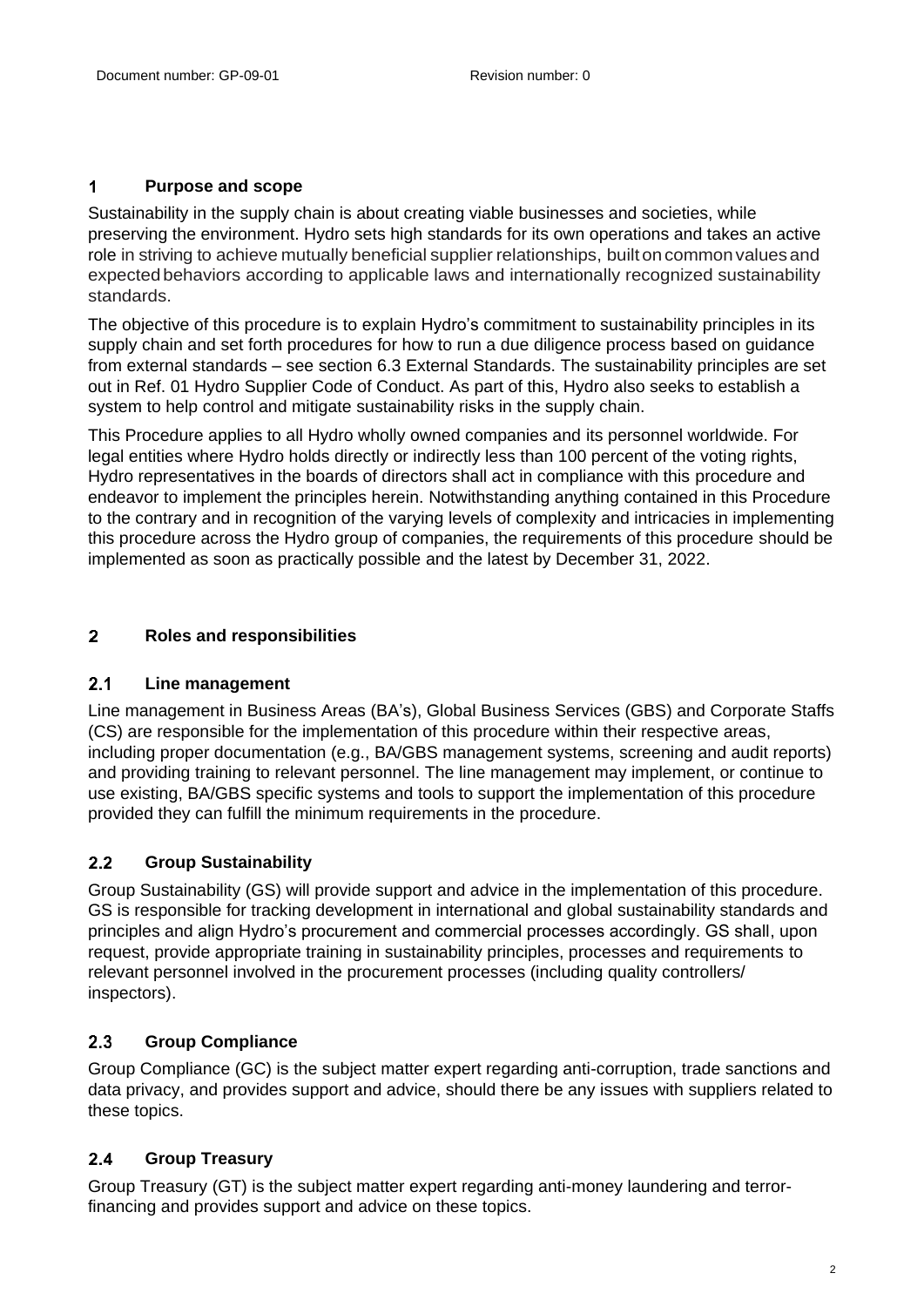### <span id="page-2-0"></span> $2.5$ **Group Legal**

Group Legal (GL) is the subject matter expert in legal matters and assists in negotiating and drafting material business agreements, including M&A, joint venture, development and construction projects, supply, sales and transportation agreements.

### <span id="page-2-1"></span> $2.6$ **Procurement Delivery Office**

Procurement Delivery Office has the responsibility to embed requirements set out in this Procedure into the overall Hydro procurement governance processes (steering documents, group wide procurement systems, etc.).

### <span id="page-2-2"></span> $2.7$ **Sustainability Supply Chain Committee (SSCC)**

The committee has representatives from GS, GC, GL and relevant BAs and will meet when there is a need to discuss severe non-compliance issues related to a supplier engaged by more than one **BA** 

### <span id="page-2-3"></span> $\overline{3}$ **Definitions**

Supplier means any partner in Hydro's supply chain delivering goods/materials and services, including vendors, contractors, traders, consultants and agents.

Raw material is a feedstock, unprocessed material or primary commodity, consisting of a basic material that is used to produce goods, finished products, energy, or intermediate materials that are feedstock for future finished products.

### <span id="page-2-4"></span> $\overline{\mathbf{4}}$ **Supplier Code of Conduct**

Hydro's Supplier Code of Conduct defines Hydro's position and expectations to all suppliers and is the foundation for implementing sustainability requirements in Hydro's supply chain. The Code is based on the same global sustainability principles as this procedure.

### <span id="page-2-5"></span>5 **Procurement process**

This section describes how to implement our sustainability requirements through the typical steps in a procurement process, however, not all steps are relevant in each procurement process:



### <span id="page-2-6"></span> $5.1$ **Sustainability risks**

The identified sustainability risks in Hydro's supply chain are summarized below and the minimum requirements to our suppliers related to these risks are described in the Hydro Supplier Code of Conduct.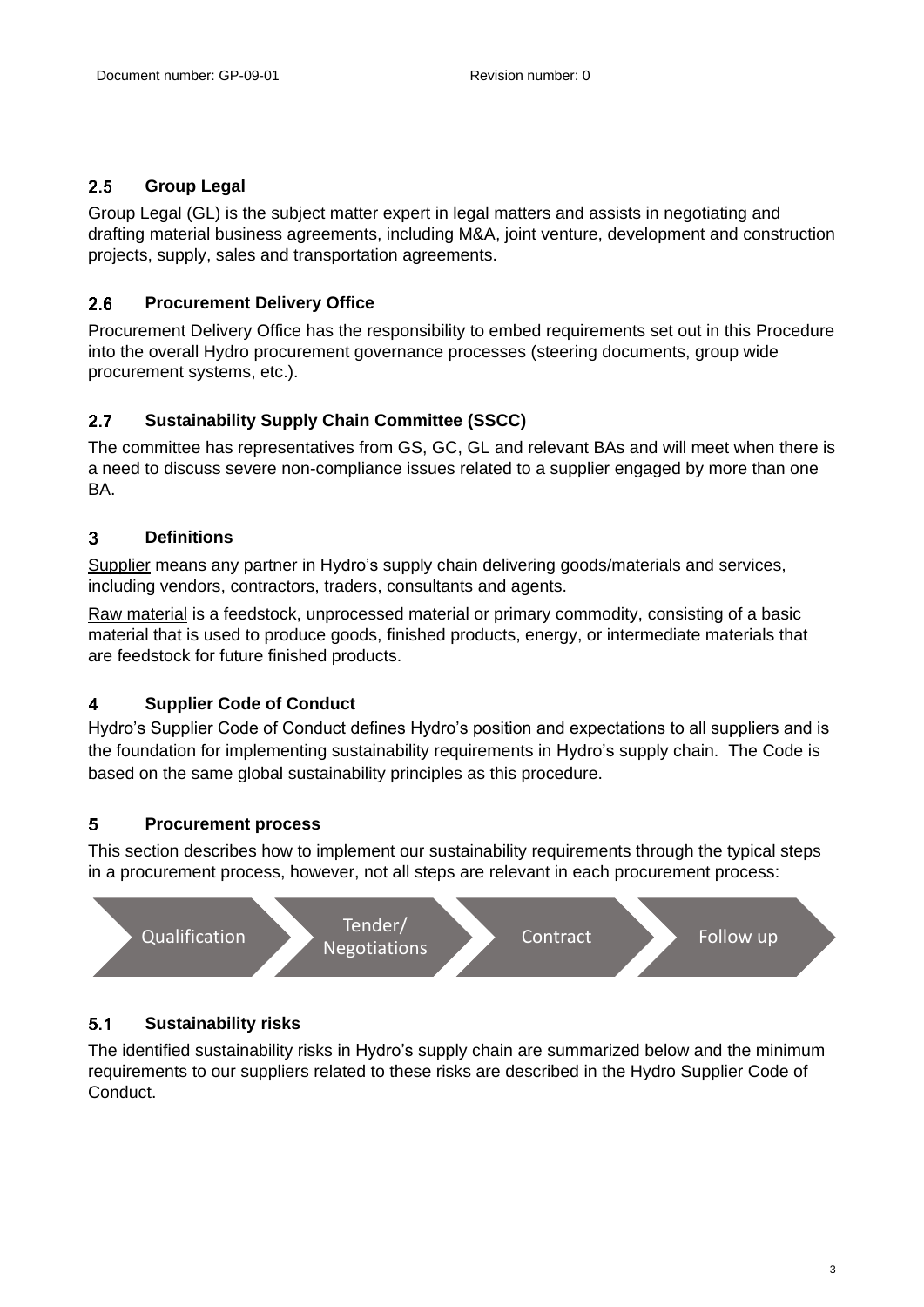| <b>Business practices</b>                   | <b>Environmental risks</b>         | <b>Risks to people</b>                       |
|---------------------------------------------|------------------------------------|----------------------------------------------|
|                                             |                                    |                                              |
| - Compliance with applicable law and        | - Emissions to air, water and soil | - Healthy and safe working conditions        |
| regulation                                  | - Waste management                 | - Forced or child labor abuse                |
| - Corruption, bribery and improper business | - Biodiversity                     | - Freedom of association                     |
| conduct                                     | - Energy and climate               | - Employment conditions                      |
| - Money laundering                          | - Chemical management              | - Non-discrimination                         |
| - Trade sanctions                           | - Emergency preparedness           | - Rights for minority groups                 |
| - Data privacy                              |                                    | - Indigenous and traditional peoples' rights |
|                                             |                                    | - Conflict minerals                          |
|                                             |                                    |                                              |

### <span id="page-3-0"></span> $5.2$ **Qualification phase**

## <span id="page-3-1"></span>**5.2.1 Risk assessment and qualification of suppliers**

All suppliers shall be categorized and, then based on risk categorization, risk assessed according to the sustainability risk identified in our supply chain (see section 5.1). The supplier categories have been pre-assessed on Hydro group level and are categorized into three inherent sustainability risk categories – see below table.

The line management are responsible to conduct a due diligence process for suppliers in the medium and high-risk category to ensure that these suppliers follow our minimum requirements set out in the Hydro Supplier Code of Conduct. For each risk category, defined requirements for due diligence are set out and described below. Through the due diligence process, the line management is responsible for identifying the residual risk for each supplier and where appropriate implement actions in order to mitigate the risks (e.g., corrective action plan (CAP)).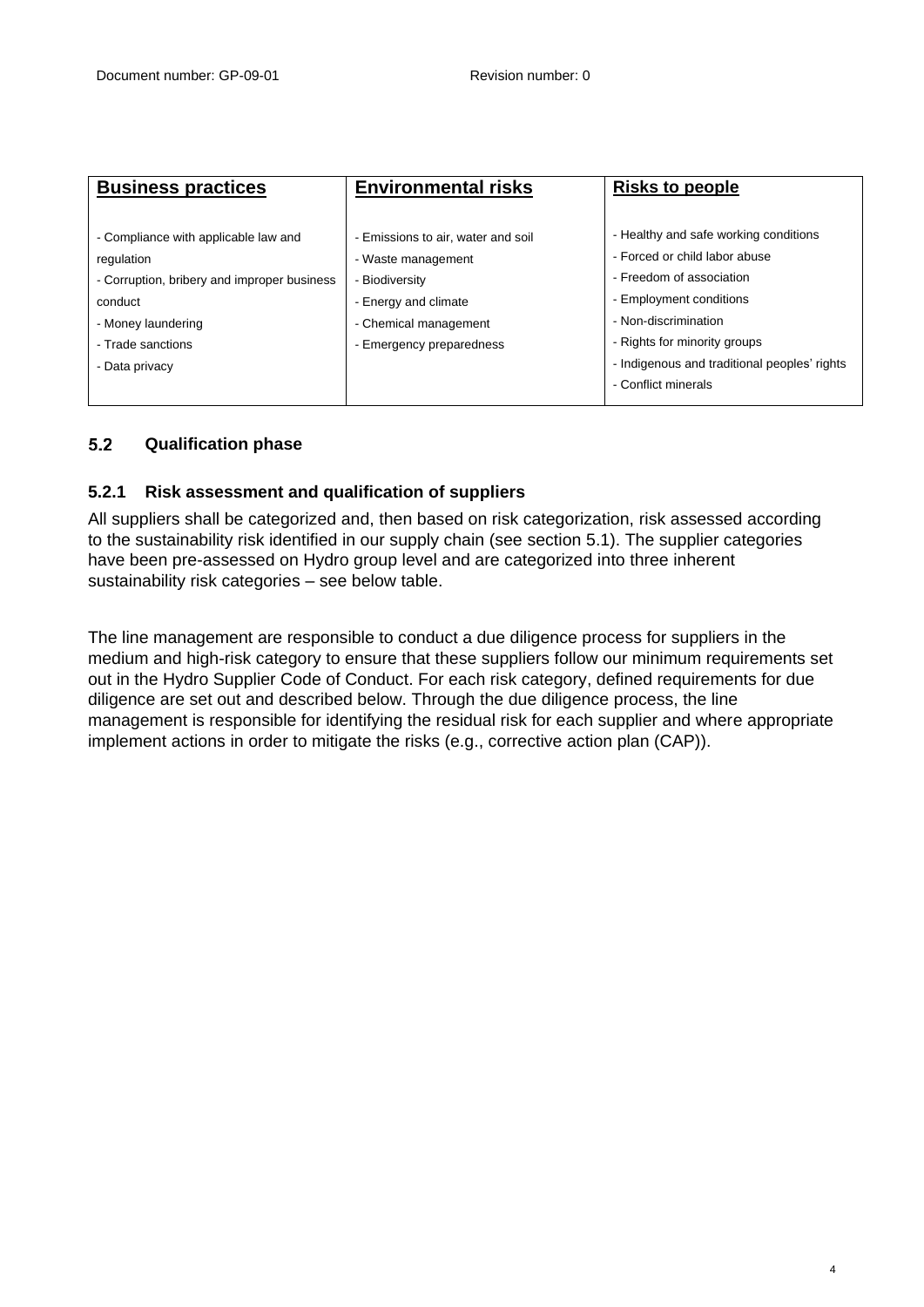|                                      | <b>INHERENT SUSTAINABILITY RISK CATEGORIES</b> |                                                                                                                                                                                                                                                                                 |                                                                                                                                                                                                     |                                                                                                                                                                          |
|--------------------------------------|------------------------------------------------|---------------------------------------------------------------------------------------------------------------------------------------------------------------------------------------------------------------------------------------------------------------------------------|-----------------------------------------------------------------------------------------------------------------------------------------------------------------------------------------------------|--------------------------------------------------------------------------------------------------------------------------------------------------------------------------|
| <b>SUSTAINABILITY</b><br><b>RISK</b> |                                                | Low                                                                                                                                                                                                                                                                             | <b>Medium</b>                                                                                                                                                                                       | High                                                                                                                                                                     |
|                                      | <b>CRITERIA</b>                                | Volume < 1 MUSD/y and<br>$\bullet$<br>Off the shelf materials and<br>$\bullet$<br>supporting services<br>Many providers of these materials<br>$\bullet$<br>and services<br>Not sourced directly from selected<br>$\bullet$<br>high-risk countries<br>(Sanctions + Human Rights) | Volume > 1 MUSD/y or<br>$\bullet$<br>Inherent medium risk of breaches<br>related to environmental and/or<br>human rights standards for the<br>supplier category<br>(e.g., labor-intensive services) | Raw materials for our production<br>Services with potential high risk for<br>negative environmental or social<br>impact, or potential high risk for<br>compliance issues |
| EXAMPLES                             | <b>Services</b>                                | IS/IT, Telecom, Finance, Electricity,<br>Legal*, Consultants*, Travel,<br><b>HSE</b> services                                                                                                                                                                                   | Logistics<br>Services with contracted workers at<br>Hydro sites<br>Maintenance/Construction/<br><b>Building services</b><br>Intermediaries                                                          | Agents and intermediaries for<br>interaction with public officials*<br>Hazardous waste services                                                                          |
|                                      | <b>Materials</b>                               | Administrative<br>Packing materials<br>Office supply<br><b>HSE</b> materials<br>Off the shelf product components +<br>process consumables + tools                                                                                                                               | Production equipment<br>Marketing materials                                                                                                                                                         | Raw materials<br>(e.g., aluminium products, scrap, fuel,<br>coal, caustic soda)                                                                                          |

*Illustration: Inherent sustainability risk categories for suppliers. \* If a consultant or legal service provider is engaged as agents or intermediaries for interaction with public officials, they shall be assessed in accordance to the procedure NHC-GP-09-02 Integrity Risk Management of Hydro's business partners.*

For scrap suppliers, default inherent sustainability risk level is high. However, for the purpose of further due diligence, the residual risk level is set to medium if the scrap supplier site is located in any of the countries/regions rated as low risk (green) in the Sanction Risk list and Human Rights Country index – see Ref. 02 and 03.

The examples of services and materials in the table above are not exhaustive. The BAs, GBS and CS are responsible for the sustainability pre-assessment of supplier categories not mentioned in the table.

## <span id="page-4-0"></span>**5.2.2 Low inherent sustainability-risk suppliers**

This category is for suppliers defined to constitute a low inherent sustainability risk. Suppliers fall in this category if all the following apply:

- a) The annual value of purchase from each supplier (defined by DUNS number) is estimated to be lower than USD 1 million for the whole of Hydro.
- b) Provides off-the-shelf products/materials, IT and other supporting services. These suppliers are not specific for the aluminum industry, and they can easily be substituted.
- c) Not sourced directly (i.e., tier 1) from high-risk countries based on Sanction Risk list and Human Rights Country index – see Ref. 02 and 03.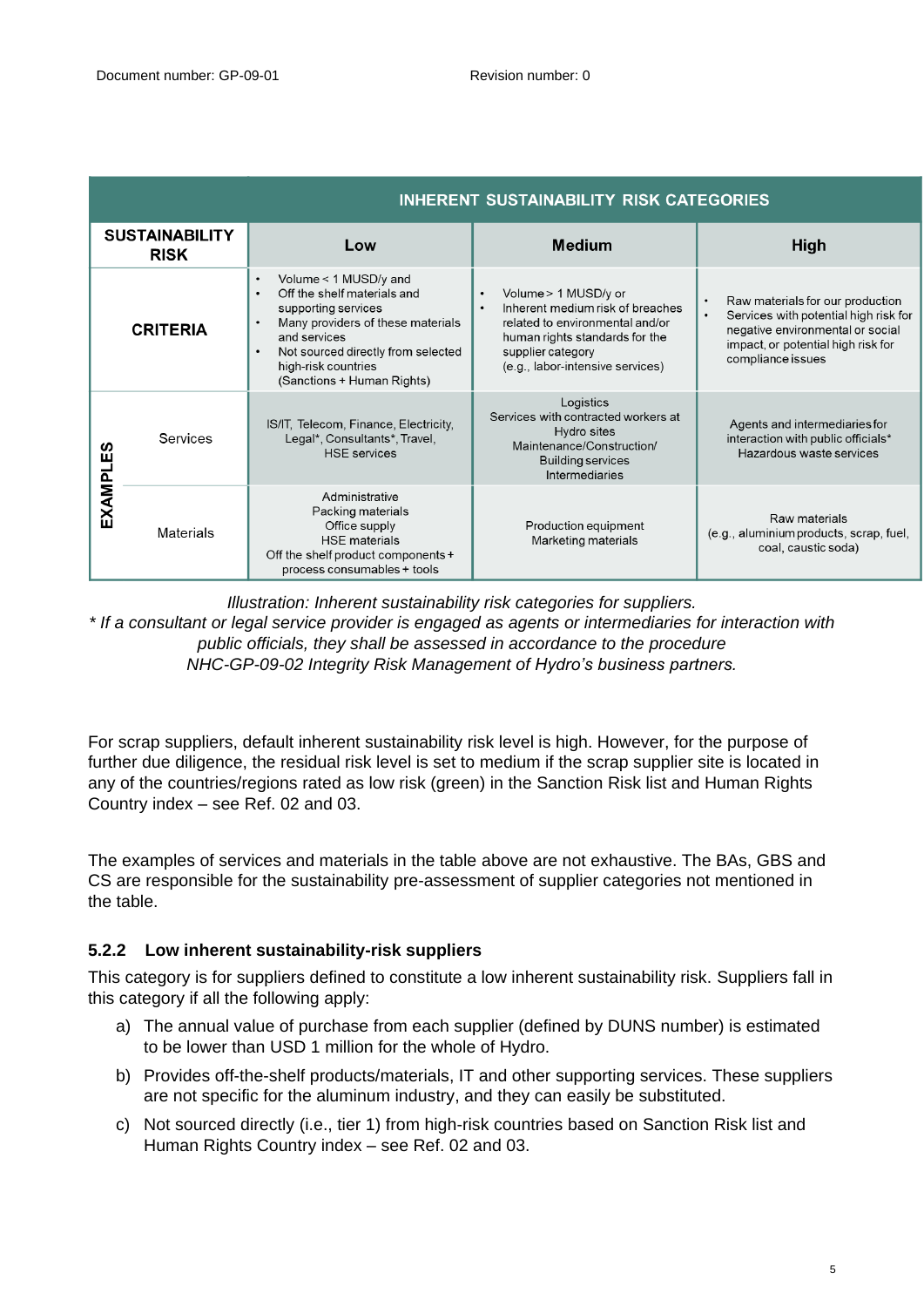Since Hydro's impact for improvements among these suppliers is relatively limited, Hydro should endeavor to prioritize suppliers that can demonstrate that they already have adequate programs in place and that they have obtained international recognized sustainability certifications.

It is not mandatory to screen these suppliers unless there are any indications of a higher sustainability risk identified by the responsible procurement team. Then the supplier shall be screened as described for *medium inherent sustainability-risk suppliers – see section 5.2.3*.

## <span id="page-5-0"></span>**5.2.3 Medium inherent sustainability-risk suppliers**

This category is for suppliers if one or both of the following apply:

- a) The annual value of purchase from each supplier (defined by DUNS number) is estimated to be higher than USD 1 million for the whole of Hydro or
- b) Provides products/materials or services where there is a medium inherent sustainability risk of breaches related to environmental and/or human rights standards, e.g. labor-intensive products/materials or services and services with contracted workers or agency workers at our sites or transport/logistics providers.

For these suppliers more specific information on their sustainable business practices and management procedures is needed for Hydro to mitigate the risks.

Before signing any contract with suppliers in this category, the suppliers should first be further risk assessed through a due diligence process. This can be done in one of the two following processes:

- i) The supplier responds to a self-assessment, Hydro runs a risk report in an appropriate screening tool and does a desktop search for any red flags – see Ref. 04 Sustainability Red Flag list and Ref. 05 Self-assessment checklist.
- ii) A third-party runs a digital screening of the supplier on behalf of Hydro.

If the screening process reveals any significant or material findings, the supplier shall either be rejected by Hydro or the supplier must be categorized as a high inherent sustainability risk supplier, triggering additional checks. GS and GC will support, as per respective expertise, if there is a need to define how significant or what the material finding in their value chain implies.

## <span id="page-5-1"></span>**5.2.4 High inherent sustainability risk suppliers**

This category is for suppliers where one or both of the following apply:

- a) Provides raw materials as defined in section 3.
- b) Provides services where there is a high inherent sustainability risk related to their operations and production processes.

Before signing any contract with suppliers in this category, the suppliers must be assessed as according to requirements for medium sustainability risk suppliers (*see section 5.2.3*). In addition, an on-site audit shall be conducted. For supplier sites with an ASI Performance Standard certification, screening and audit is not required.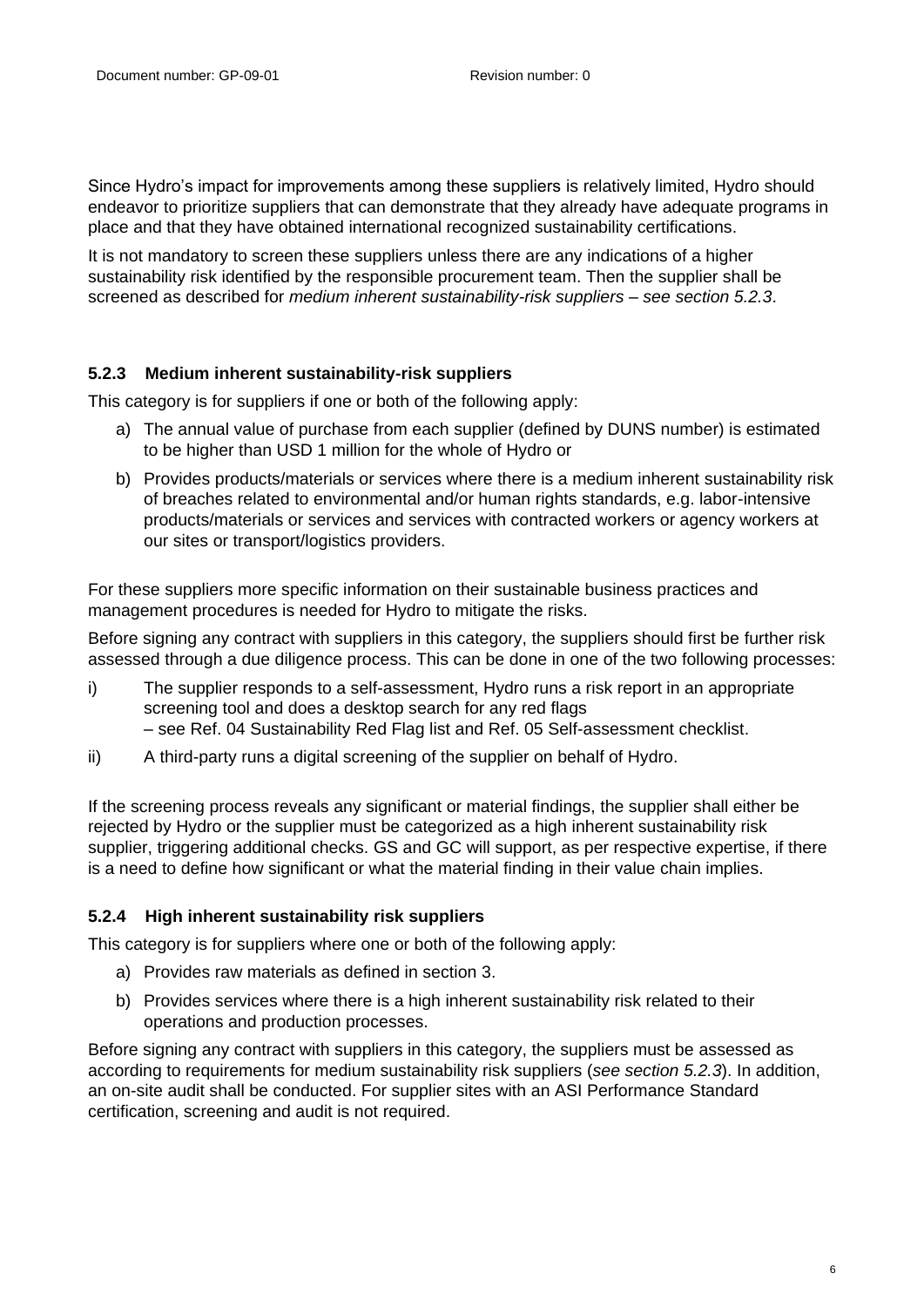If there are no severe findings in the screening or the audit, the supplier can be accepted as a supplier to Hydro. If there are minor findings, a corrective action plan (CAP) shall be developed and agreed with the supplier. GS and GC will support, as per respective expertise, if there is a need to define what severe findings identified in the screening or audits implies.



*Illustration: Supplier qualification flow based on the due diligence process for each sustainability inherent risk category.* 

# <span id="page-6-0"></span>**5.2.5 Data privacy**

If the due diligence involves the processing of information related to a natural person (personal data), the requirements set out in Hydro's Global Procedure Personal Data Retention and Deletion (GP-01-08-03) shall be observed.

### <span id="page-6-1"></span> $5.3$ **Tender/bid and clarification/negotiations processes**

During a tender/bid process, the tenderers shall declare that they have reviewed and fully understood the principles of Hydro's Supplier Code of Conduct to be qualified.

If requested, the Tenderers should be able to provide documentation of the appropriate and adequate policies, procedures and certificates to demonstrate that they are in compliance with the principles of Hydro's Supplier Code of Conduct.

The sustainability screening in a tender/bid process of potential suppliers identified with a medium or high inherent sustainability risk shall follow the criteria as described in section 5.2.3 and 5.2.4.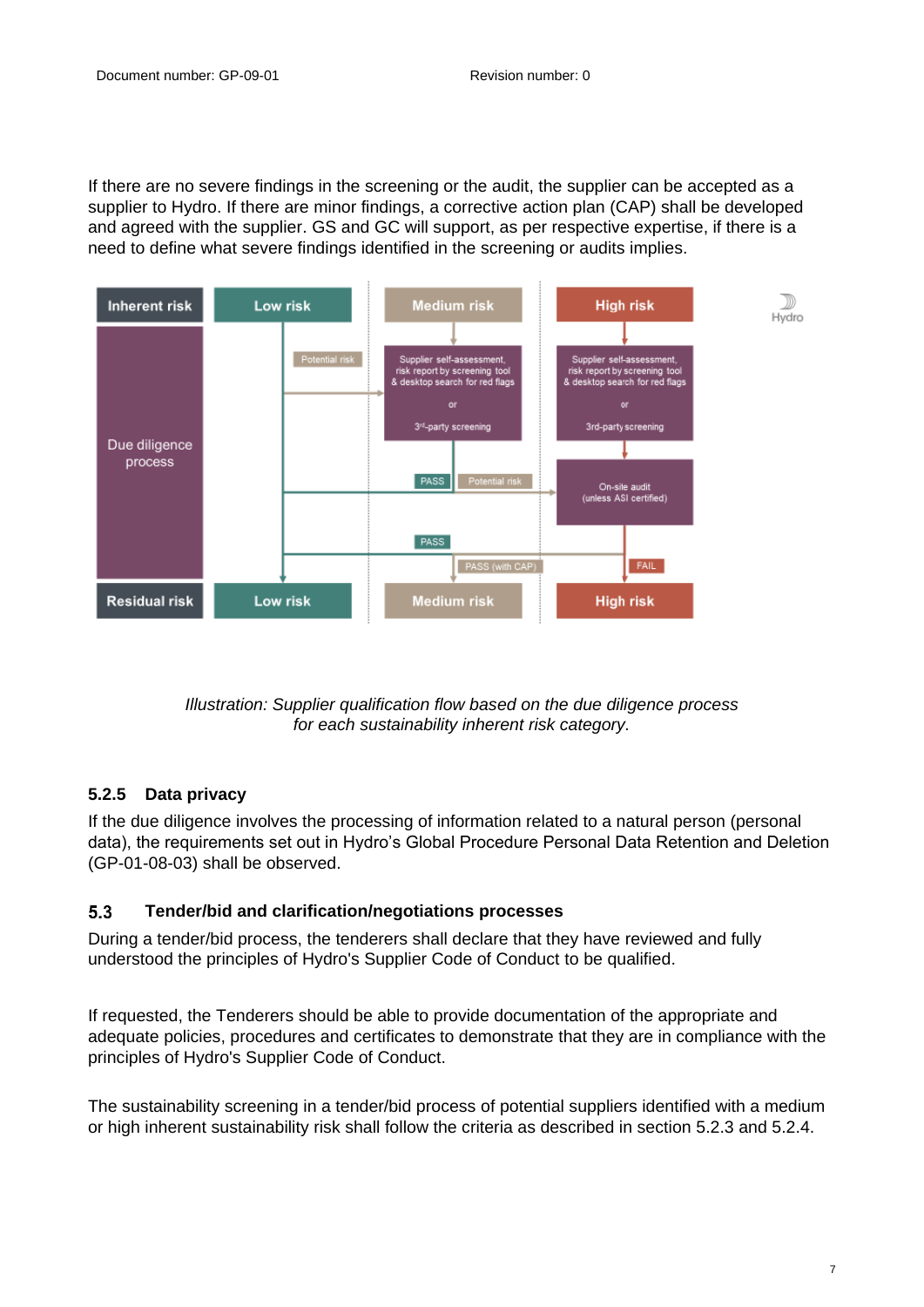### <span id="page-7-0"></span> $5.4$ **Contract phase**

# <span id="page-7-1"></span>**5.4.1 Contracts with suppliers**

Except as otherwise set forth herein, the Supplier Code of Conduct shall be attached to all contracts with suppliers categorized with medium or high inherent sustainability risks and is to be made binding through clauses in BA's and GBS' general conditions of purchase/contract – see Ref. 6 for guidance.

For contracts with suppliers of alumina, bauxite or aluminum metal the sustainability principles can refer to the ASI Performance Standard instead of the Hydro Supplier Code of Conduct.

If a supplier rejects the Supplier Code of Conduct based on the fact that they have their own internal code, Hydro may, as a last resort, accept a mutual agreement if the supplier can reasonable demonstrate that its internal code covers the principles of Hydro's code (including procedures designed to promote compliance within its own supply chain partners) and that its code is implemented in an appropriate manner. In such a case, Hydro should seek to include clauses in the contract that:

a) oblige supplier to comply with its own code,

b) allow Hydro to audit supplier's compliance, and

c) allow Hydro to take appropriate action for issues of non-compliance (including termination).

# <span id="page-7-2"></span>**5.4.2 Purchase orders (POs)**

POs issued shall have a reference to the Hydro Supplier Code of Conduct either directly or through reference to BA's or GBS' general conditions of purchase/contract.

# <span id="page-7-3"></span>**5.4.3 Working with traders**

When conducting due diligence of traders, the trader's business practices is of importance, but the producer's business practices is equally important, i.e. where and how the raw material is extracted, or semi-finished material is produced. If Hydro does not have any information regarding the producer, the trader is responsible for ensuring that the principles set out in the Hydro Supplier Code of Conduct are followed. Provided that Hydro has ensured that the sustainability risk is acceptable at the producer, exemptions to the Supplier Code of Conduct references in the contracts with traders may on a case by case basis be agreed.

# <span id="page-7-4"></span>**5.4.4 Sustainability audits and reviews**

For suppliers with high inherent sustainability risk, sustainability audits or reviews shall be performed prior to signing a contract. and thereafter, on a regular basis, based on the supplier's performance to verify compliance with the principles in the Supplier Code of Conduct. Such audits or reviews shall, if possible, be coordinated and conducted jointly with other audit processes (e.g. procurement, quality and/or HSE audits).. For supplier sites with valid ASI Performance Standard certification, follow-up audits are not required.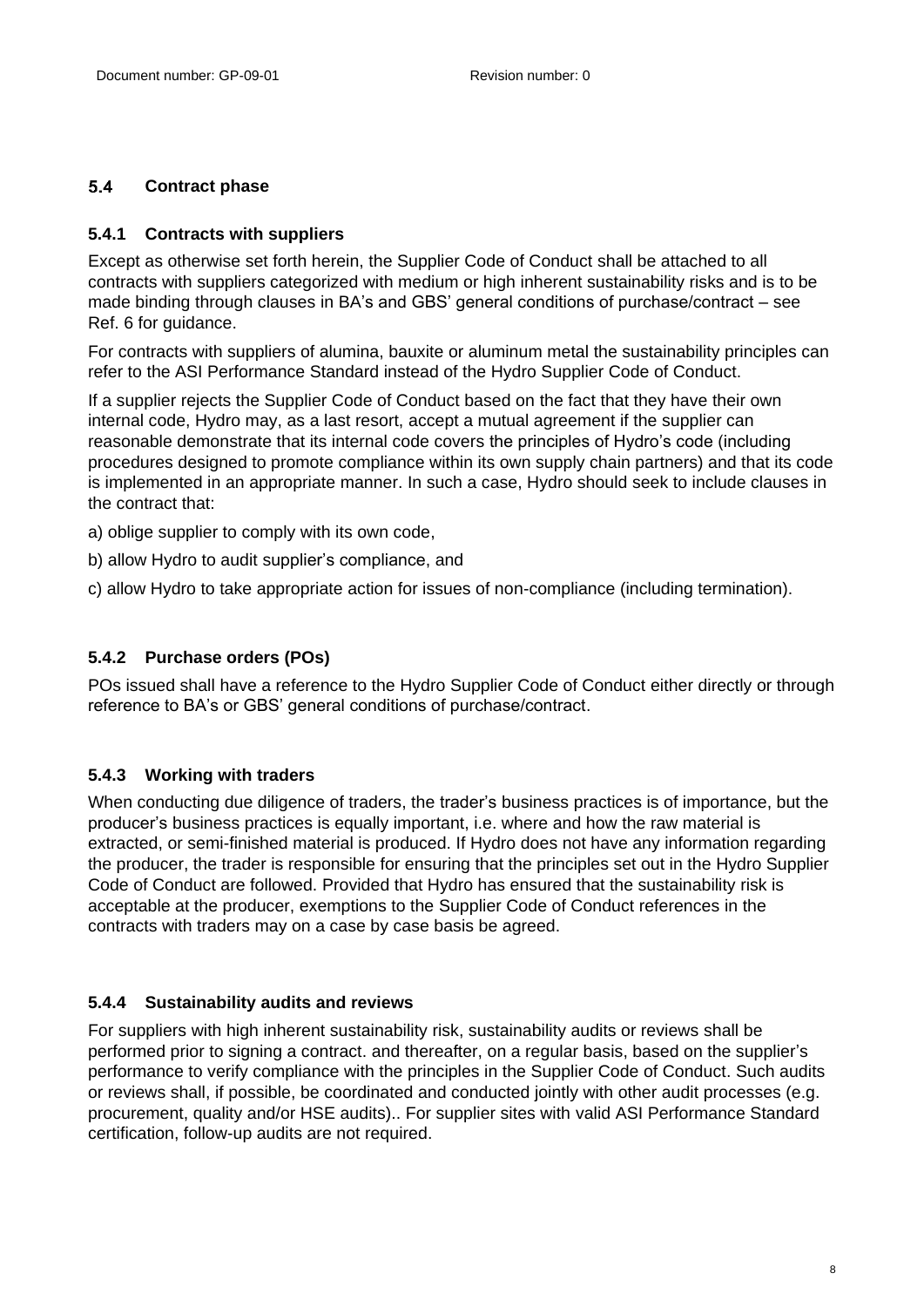### <span id="page-8-0"></span> $5.5$ **Follow-up phase**

## <span id="page-8-1"></span>**5.5.1 Non-compliance issues**

In case Hydro becomes aware of material non-compliance with the agreed-upon sustainability principles in its supply chain, the first level (tier) supplier shall be contacted to discuss the findings and possible mitigating actions. An action plan shall be established containing the non-compliance issues, mitigating actions and a plan for follow-up. GS shall receive a copy of the plan. In case the matter relates to corruption, GC shall receive a similar copy.

Re-evaluation of non-compliance issues shall take place periodically in accordance with the risk mitigation plan. If the supplier is not able, or shows no willingness to improve, the line management shall evaluate whether it is appropriate to take additional contractual actions. GS, GC and GL should be involved, as per respective expertise, to discuss further actions and potential consequences of a termination of the contract.

If a contract with a supplier is terminated because of a non-compliance to the Supplier Code of Conduct, the line management shall inform the Sustainability Supply Chain Committee (SSCC). The SSCC will in consultation with the other Hydro entities procuring from the same supplier evaluate if the supplier should be excluded on a Hydro Group level. If so, the supplier will be blocked in the relevant ERP systems by GBS Finance.

## <span id="page-8-2"></span>**5.5.2 Supplier development**

Hydro may endeavor to support the suppliers in their efforts to implement the sustainability principles in the Supplier Code of Conduct. This may be done through dialogue, sharing of knowledge, innovation processes or supplier development programs.

### <span id="page-8-3"></span>5.6 **Reporting and documentation**

BAs, GBS and CS shall document how they implement this procedure. Relevant information about screening and follow-up of Hydro's active suppliers is an integrated part of the annual Extra-Financial report process.

#### <span id="page-8-5"></span><span id="page-8-4"></span>6 **References**

#### $6.1$ **Supporting documents and underlying procedures**

- Ref. 01 Hydro Supplier Code of Conduct (in all official Hydro languages) GP-09-01-01
- Ref. 02 Sanctions Risk list Included in GP-01-14 Sanctions and Trade Compliance procedure
- Ref. 03 Human Rights Country Index GS-09-01-01
- Ref. 04 Sustainability Red Flag list GS-09-01-02
- Ref. 05 Self-assessment checklists GS-09-01-03